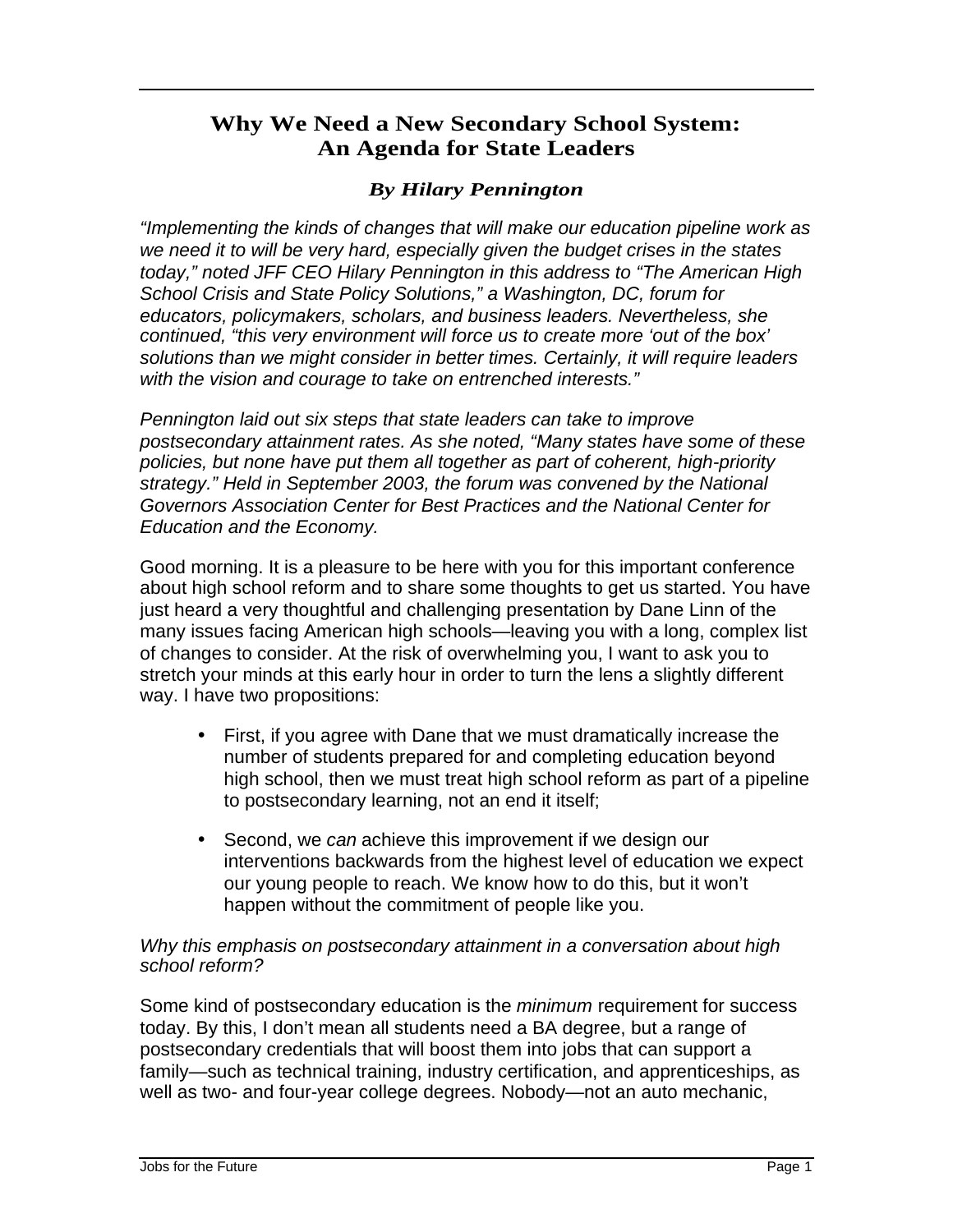machinist, or officer worker—can make a decent wage with anything less. You know the statistics, but they bear repeating: high school graduates in America today earn on average 70 percent less than college graduates. Even one year of postsecondary education boosts lifetime earnings. To paraphrase Tony Carnevale, the only more expensive decision for an American than going to college is *not* going to college.

Now, I can hear some of you wondering: but would the economy be able to absorb more people with postsecondary credentials? Can everyone go to college? There are several ways to answer that question. The first is personal: if you're convinced that your child needs to go to college, you can be sure every parent feels that way—and should. The second answer is more substantive.

About one out of three jobs today requires formal higher education. While we currently have a surplus of workers with the necessary education to obtain these jobs, over the next decades the retiring baby boom generation will turn this surplus into a shortage. By some estimates, we will need 14 million more workers with some college education than our educational systems have produced. Our economy can absorb significantly more people with some postsecondary education.

Education beyond high school pays other dividends as well: college graduates vote in much higher proportions than high school graduates do, a civic engagement our democracy needs. Every time in our history that we have expanded access to higher education—like with the GI Bill and land grant colleges—we have experienced increased prosperity and economic growth.

This brings me to my first point: Those of us working to improve high schools must focus not only on improving the performance of the nation's secondary schools but also on getting more students to—and through—postsecondary programs. Our goal at JFF is that every young American will achieve a first postsecondary credential by age 26.

We will not be able to achieve this unless we address some fundamental problems in the pipeline from high school to college. According to one study, for every 100 students who enter the ninth grade, only 67 graduate from high school, 38 enter college, 26 are still enrolled in college after their sophomore year, and 18 graduate with either an Associate's degree or a Baccalaureate within six years of graduating from high school. The numbers are even worse for lowincome students and for black and Hispanic Americans, the fastest growing proportion of the youth cohort.

Now, there are lots of ways to calculate this, and other studies using different methodologies put the numbers somewhat higher—with as many as 40 percent of Americans eventually achieving some kind of postsecondary certificate or degree. But eventually is not good enough. By any measure, we can do better.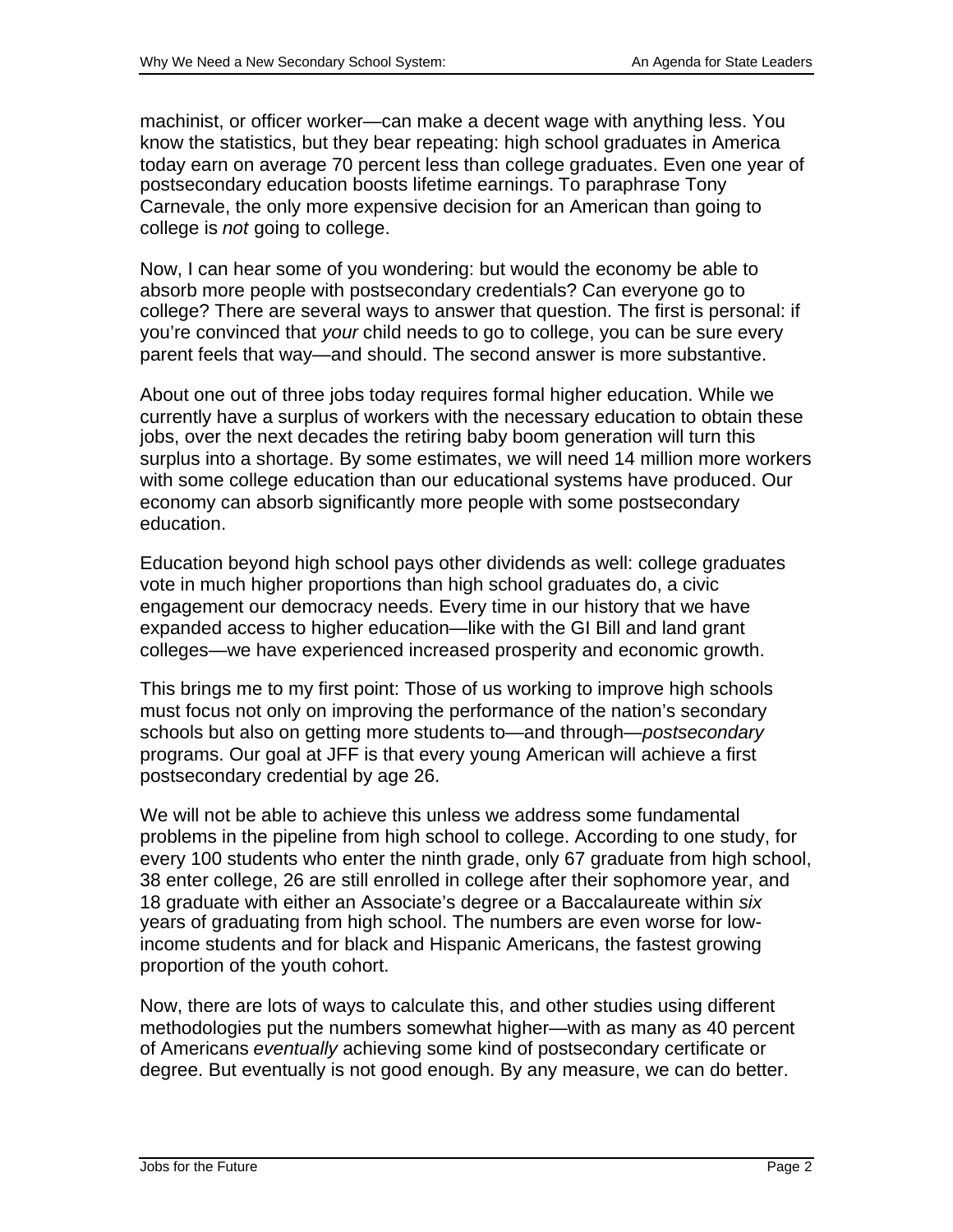Current reform efforts will help narrow this gap, but they will not close it. For example, our efforts to raise academic standards, institute high school exit exams, and create new, smaller high schools should mean more students graduate prepared for careers or college-level work. And expanding awareness of the importance of college among families that don't have a tradition of collegegoing and increasing financial aid would also help. But these strategies alone won't increase the numbers of students who complete postsecondary education. Only if we improve the *pipeline* linking our high school, postsecondary, and second-chance education systems can we be truly successful in that task.

This is not just semantics. How we define the problems we are trying to solve has an enormous impact on what the outcomes will be. Take, for example, two serious blind spots of current reform efforts. First, they focus on "high school reform" as a standalone endeavor rather than part of a pipeline to postsecondary learning. Second, by and large, they ignore young people who have dropped out. Our accountability systems don't even count them.

As a result, we are likely to implement what systems-thinking experts would call "fixes that backfire." In other words, by focusing on high school as a "standalone," we have spent millions of dollars and substantial political capital building high school exit exams that ignore the next part of the pipeline: the performance standards required for entrance into career jobs or credit-bearing courses at the college level.

Similarly, as cities like Houston and New York are finding, by focusing our reform efforts primarily on high schools, we have ignored the substantial numbers of young people who drop out of them—over 50 percent of those who start high school in some places. As people begin to look more closely at the school practices and policies that produce such tragic outcomes, they are starting to call these young people "push-outs" rather than "drop-outs." The New York Times put it this way in July: "Many schools are trying to get rid of those who may tarnish the schools' statistics by failing to graduate on time. Even though state law gives students the right to stay in high school until they are 21, many students are being counseled, or even forced, to leave long before then."

So, to my second point: in defining the goal for high school reform as getting more young people through some postsecondary education, what do we know about what works—especially for the kinds of students traditionally underrepresented in higher education, children of color and low-income children?

## We know a lot.

Let's look at the experience of some schools that are beating the odds for these students by beginning to bridge the secondary/postsecondary chasm on their own. Take for example, University Park Campus School in Worchester, Massachusetts— a grade 7-12 school in partnership with Clark University that enrolls almost entirely low-income English language learners—over half of whom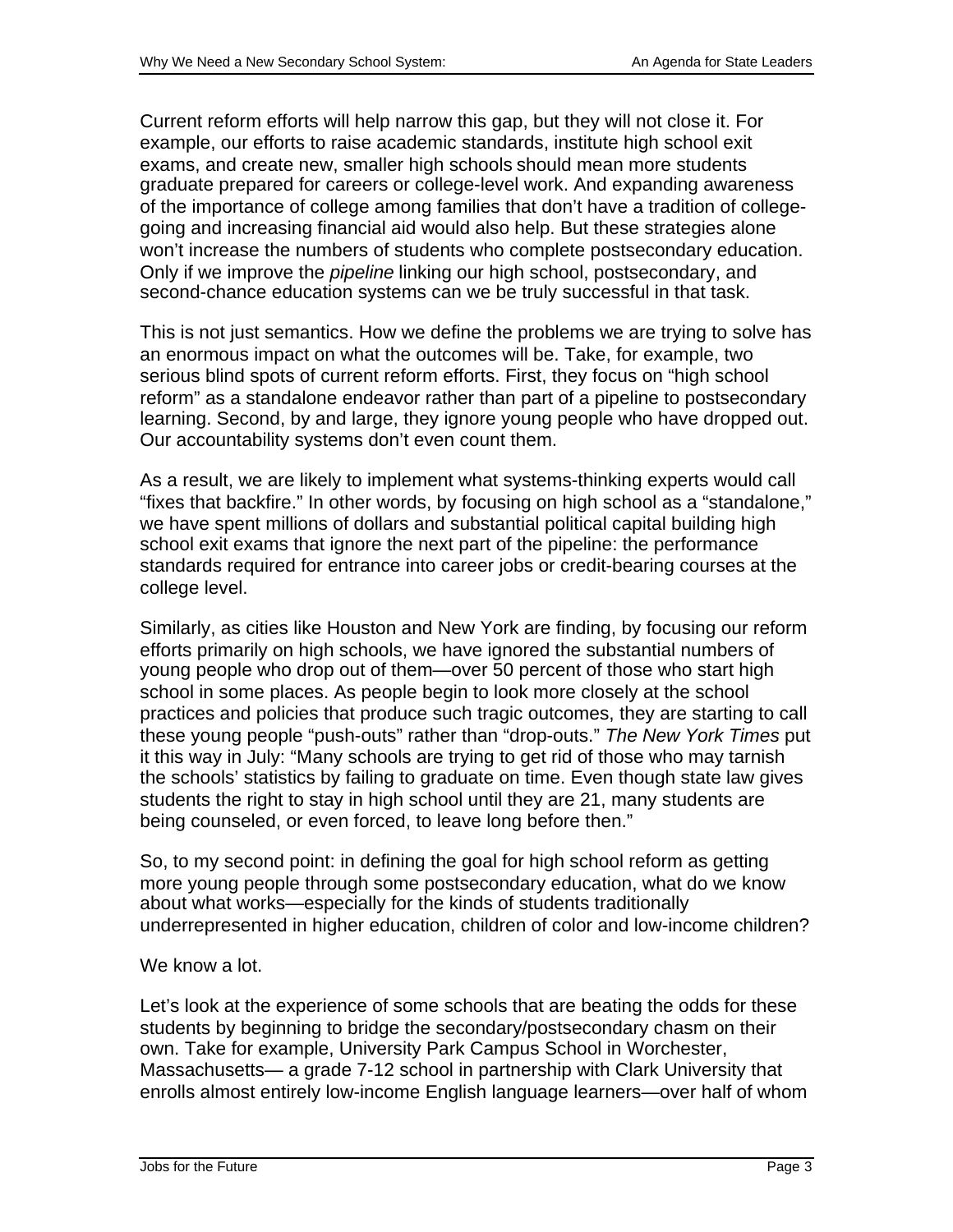start seventh grade with reading levels of fourth grade and below. Every student takes an honors-level college preparatory curriculum. University Park ranks in the top 12 Massachusetts high schools in its tenth-grade MCAS scores. All its students passed the MCAS on their first try and all its graduates are going to college, with free tuition if they attend Clark.

University Park and other schools like it—research by JFF, Pathways to College, and others has found—make it their mission to get their students to complete postsecondary credentials, and they organize themselves accordingly. What do they do that works? They blend the best of what Michele Cahill would call cognitive challenge and youth development. They align their expectations, curricula, and assessments with those of postsecondary institutions. They place low-achieving students in advanced courses and give them the help they need to succeed—tutors, advisory systems, and longer blocks of time for core courses—in sharp contrast to the traditional high school practice of watering down the curriculum for struggling students. These schools help connect students to the world beyond the high school walls by internships, community service, and work experience. And they set up data systems to track students over time—gathering information on how their students do after graduation that they use to improve their instruction and advisory systems.

A number of schools have done something even more radical: they have eliminated the boundaries between high school and college. So-called early college high schools, middle college high schools, and drop-out recovery programs at community colleges, each involving students in grades 11 through 14, permit students to accelerate their route to postsecondary education. They create more flexible learning environments for struggling students by locating high schools on college campuses, introducing college-level curricula and expectations to high-school age students, encouraging the accelerated accumulation of college credits, and providing students with greater respect and independence than they generally encounter in high school.

Portland Community College's College Bound program for out-of-school youth is a good example. The program has multiple entry points that allow students with as low as third-grade-level reading and math skills to enroll in non-credit and developmental education courses that link directly to credit-based career education programs. Eighty percent of the out-of-school youth who enter PCC's high school completion program earn a diploma or a GED and continue their education at the postsecondary level or obtain employment while simultaneously gaining college credits.

Now what about states? Let me leave you with six important steps state leaders can take to improve postsecondary attainment rates and encourage more schools like these:

• First: Set a concrete goal for increasing the numbers of your students who finish high school and complete a recognized postsecondary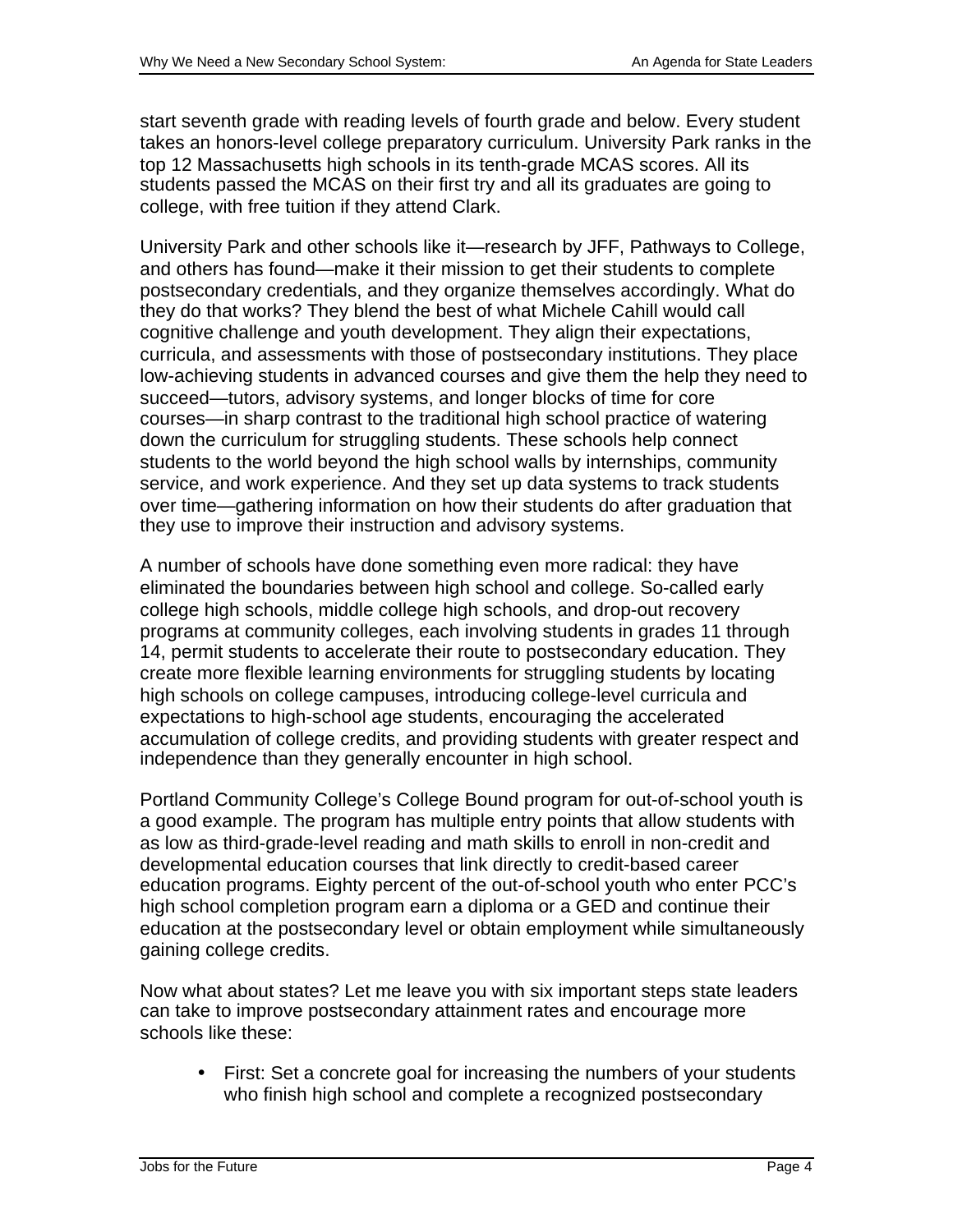credential by age 26—and for reducing the unacceptable discrepancies we have by race and income. Track progress towards these goals and report it publicly.

- Second: Establish rigorous high school exit standards limited to the gateway skills of numeracy and literacy—standards that are calibrated to the requirements of credit-bearing postsecondary courses and highskill occupations.
- Third. Dramatically increase the supply of secondary-school options like University Park and PCC Prep that build bridges among high schools, colleges, and your second-chance education system. This should include allowing postsecondary institutions to issue high school diplomas.
- Fourth. Link students' movement up the educational ladder to their academic performance rather than to how many courses they have taken, and encourage the transferability of credits between institutions.
- Fifth. Develop financial and other sorts of incentives that will reward secondary schools and postsecondary institutions for students' successful progression to and through college.
- Sixth. Hold postsecondary, as well as secondary, institutions accountable for how well they do at helping students complete a recognized postsecondary credential by age 26. This will require data systems that track students' progress over time.

Today, many states have some of these policies, but none have put them all together as part of coherent, high-priority strategy. For example, North Carolina has established a seed fund for the development of new kinds of high schools. Wisconsin and Minnesota allow state money to follow "at risk" youth who leave high school and choose to enter other educational environments. In Milwaukee, fully 20 percent of high school students now graduate from such alternatives.

Utah's New Century scholarship program offers a 75 percent scholarship to a four-year state college or university for students who graduate from high school with enough credits for an Associate's degree. These are important innovations, but state policy in this arena is still very undeveloped and unsystematic.

In conclusion: Implementing the kinds of changes that will make our education pipeline work as we need it to will be very hard, especially given the budget crises in the states today. But maybe this very environment will force us to create more "out of the box" solutions than we might consider in better times. Certainly, it will require leaders with the vision and courage to take on entrenched interests. And it will require changing our mental models: of what we mean by the words "high school" and "college" and the connections between them. Hard as it is, I hope you will keep these perspectives in mind today, and stretch yourselves to